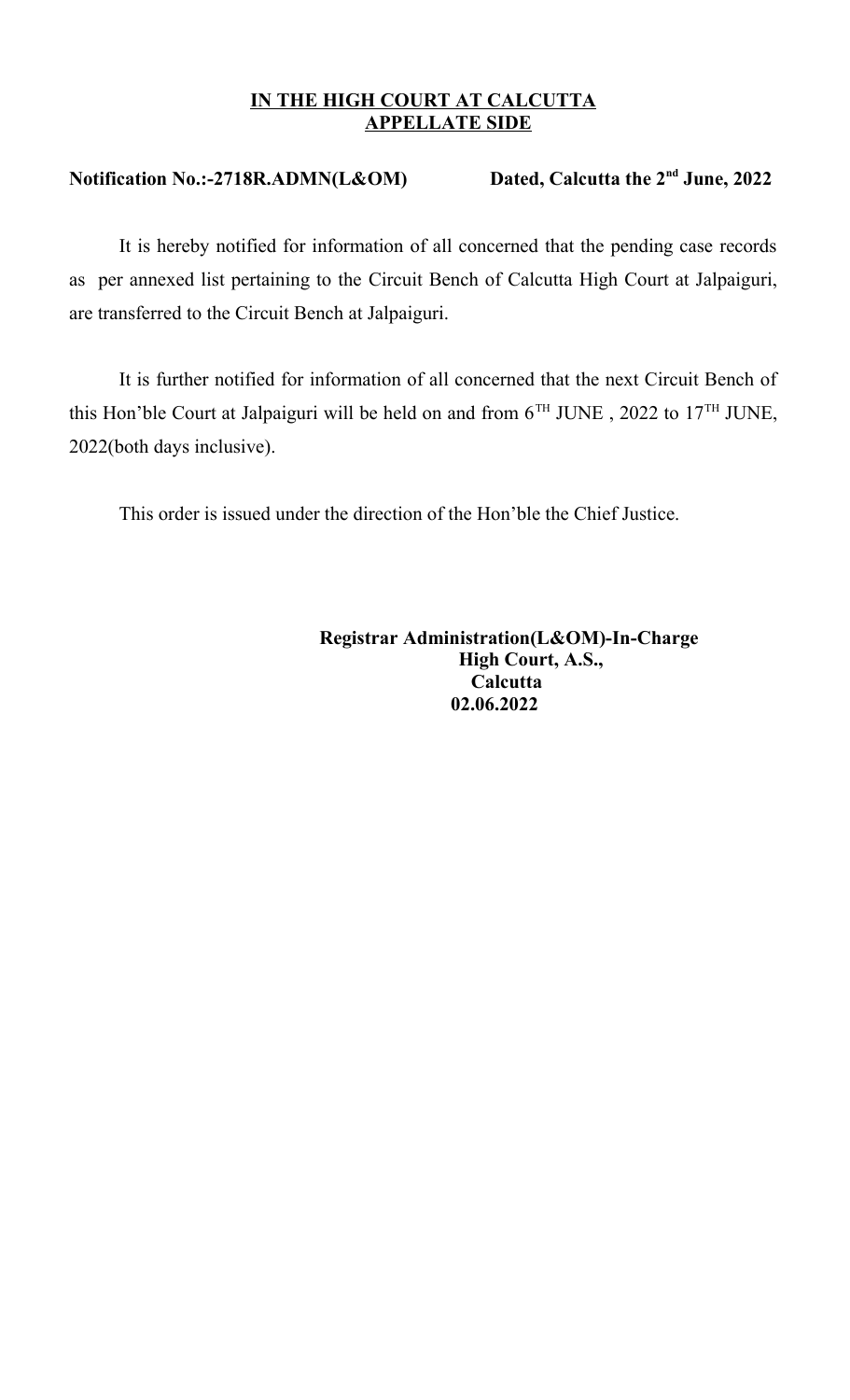## **LIST OF CASES TRANSMITTED TO THE CIRCUIT BENCH AT JALPAIGURI**

| <b>HON'BLE COURTS</b>                                     |
|-----------------------------------------------------------|
| $1.CRM(A)-270/2022$                                       |
| 2.WPA-1168/2022                                           |
| $3.CRM(A) - 278/2022$                                     |
| 4.CRM(DB)-178/2022                                        |
| $5.CRM(A)-279/2022$                                       |
| $6. CRM(A) - 280/2022$                                    |
| $7.WPA(H)-1/2022$                                         |
| 8.WPA-1071/2022                                           |
| 9.WPA-1167/2022                                           |
| 10.WPA-1169/2022                                          |
| 11.WPA-1170/2022                                          |
| <b>CRIMINAL SECTION (APPEAL &amp; MISCELLANEOUS WING)</b> |
|                                                           |
| 12.CRAN-2/2022 in CRM-828/2021                            |
| 13.CRAN-1/2020 and CRAN-2/2020 in CRA-39/2019             |
| 14.CRA (SB)-5/2022 with CRAN-1/2022                       |
| <b>CRIMINAL SECTION (REVISION WING)</b>                   |
| 15.CRR-14/2022 with CRAN-01/2022                          |
| 16.CRR-65/2022                                            |
| 17.CRR-27/2022                                            |
| 18.CRR-19/2022 with CRAN-01/2022                          |
| 19.CRR-51/2022                                            |
| 20.CRR-57/2022 with CRAN-01/2022                          |
| 21.CRR-42/2022                                            |
| 22.CRR-48/2022                                            |
| 23.CRR-18/2022 with CRAN-01/2022                          |
| 24.CRR-59/2022                                            |
| 25.CRR-60/2022                                            |
| 26.CRR-26/2022                                            |
| 27.CRR-16/2022                                            |
| 28.CRR-05/2022                                            |
| 29.CRR-07/2022                                            |
| 30.CRR-55/2022                                            |
| 31.CRR-66/2022                                            |
| 32.CRR-44/2022                                            |
| 33.CRR-23/2022                                            |
| 34.CRR-87/2021                                            |
| 35.CRR-86/2021                                            |
| 36.CRR-08/2022                                            |
| 37.CRR-17/2022                                            |
| 38.CRR-12/2022                                            |
| 39.CRR-49/2022                                            |
| 40.CRR-06/2022                                            |
| <b>STAMP REPORTING SECTION</b>                            |
| 41.MAT-756/2022 with CAN-1/2022                           |
| <b>RULE SECTION</b>                                       |
| 42.C.O-26/2022                                            |
| <b>MANDAMUS SECTION</b>                                   |
| 43.WPA-718/2022                                           |
| 44.WPA-719/2022                                           |
|                                                           |